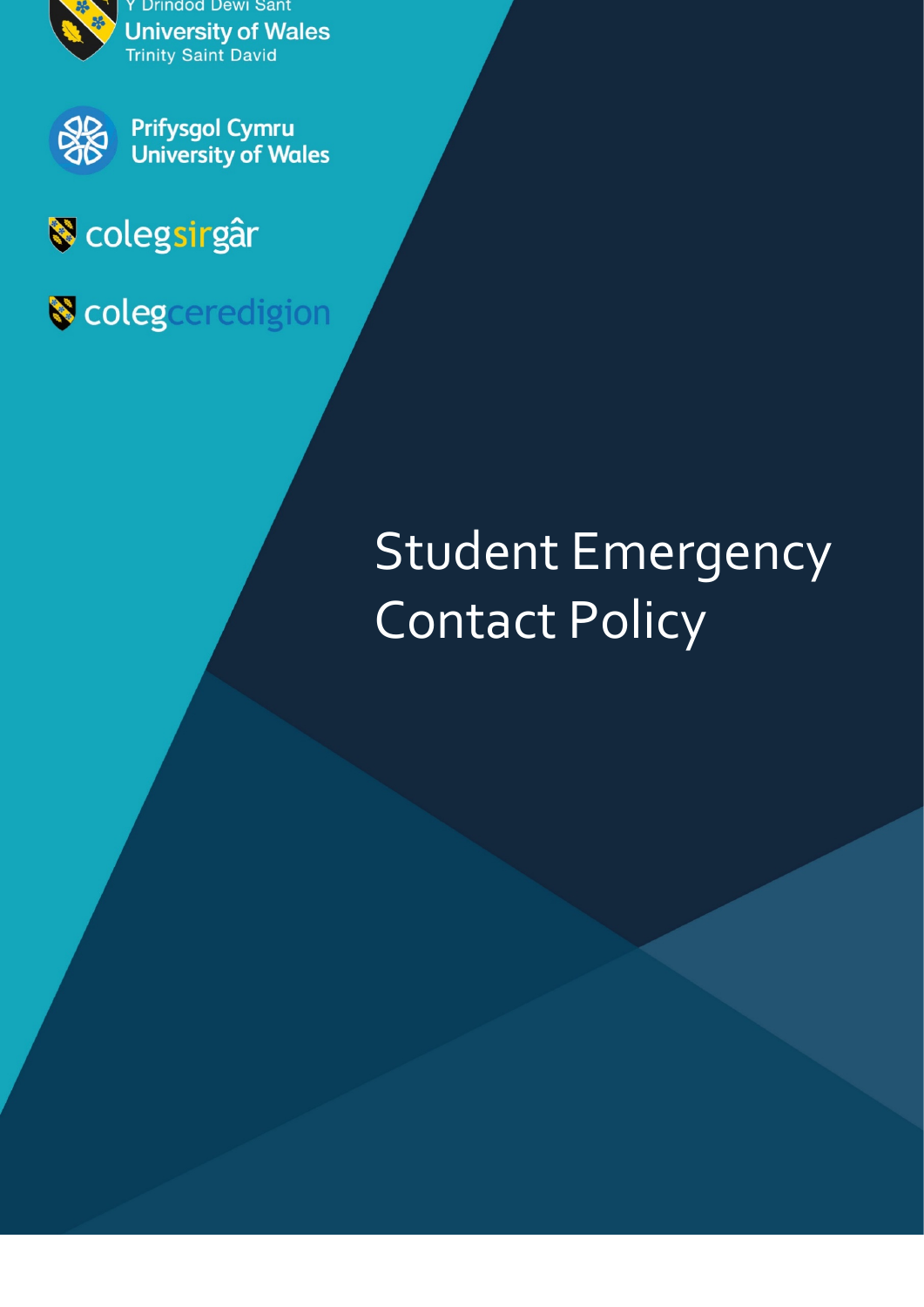### **Table of Contents**

<span id="page-1-0"></span>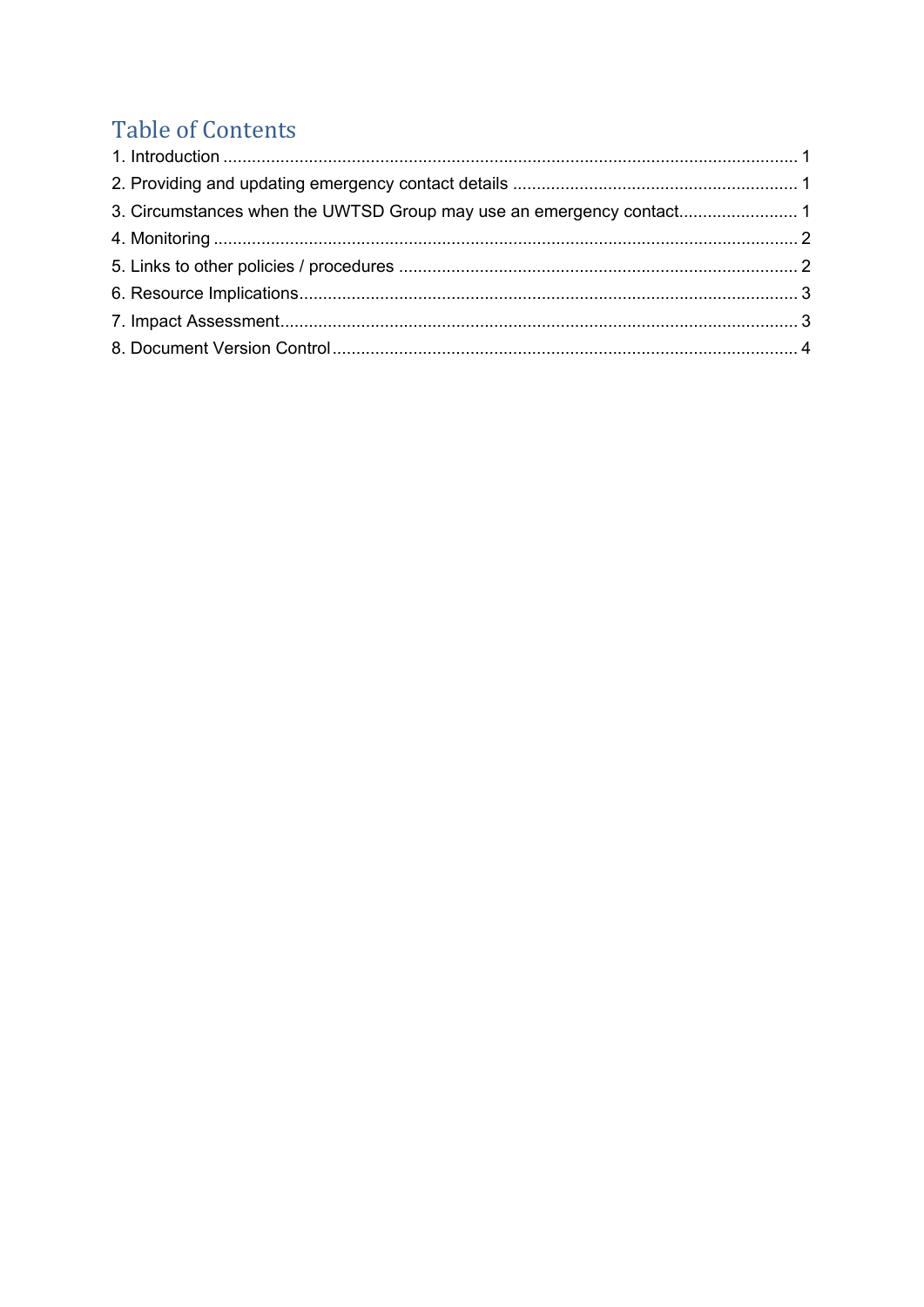#### **1. Introduction**

This policy outlines how student emergency contact details are collected and updated, the circumstances under which the UWTSD Group will use emergency contact details, how that decision is made, and who will be authorised to make contact.

The purpose is to provide clarity to students, staff and emergency contacts, and to ensure that appropriately informed and timely action is taken in emergency circumstances.

The Major Incident Plan governs the Group's approach to all major incidents.

#### <span id="page-2-0"></span>**2. Providing and updating emergency contact details**

All students are required to provide details of an emergency contact when enrolling for their programme. This information is held on the UWTSD Group's student record system, in accordance with the [Data Protection: Student Privacy Statement a](https://www.uwtsd.ac.uk/media/uwtsd-website/content-assets/documents/strategies-policies/student-privacy-statement1.pdf)nd current UK data protection legislation.

Students can nominate anyone, over the age of 18, they choose to be their emergency contact. The majority of students choose a parent, guardian or partner. However, it could also be another responsible individual.

Students should ensure that the emergency contact is aware that they have been nominated and that their contact details will be given to the University. Students should also ensure that the emergency contact has given permission to be an emergency contact. Wherever possible, students should give a mobile phone number as well as a landline so that contact can be made quickly.

Students are asked to keep these details up to date and may change these and other personal details at any time by logging onto MyTSD. This information is mandatory, i.e. it cannot be left blank. The University will assume that the information is up to date and may need to use it without being able to check with the student first. Therefore, it is important that students review it regularly.

Emergency Contact details for students under the age of 18 are obtained from a student's parent or guardian prior to the student registering for their course, through an Applicant Consent Form, in line with the Admissions Policy. Students under the age of 18 do not have access to change or update their Emergency Contact details themselves in MyTSD until/unless they reach the age of 18 whilst an enrolled student.

#### <span id="page-2-1"></span>**3. Circumstances when the UWTSD Group may use an emergency contact**

Every student is an individual and their personal circumstances at the time will be taken into consideration before using the emergency contact details provided.

The professional judgement of appropriate University staff will be used in deciding whether to alert the emergency contact to a serious student welfare concern.

Informing the emergency contact will be decided on a case-by-case basis and authorised by nominated senior staff in the University taking into consideration the nature and seriousness of the welfare concern. The nominated senior member of staff may consult with other colleagues in the University as appropriate.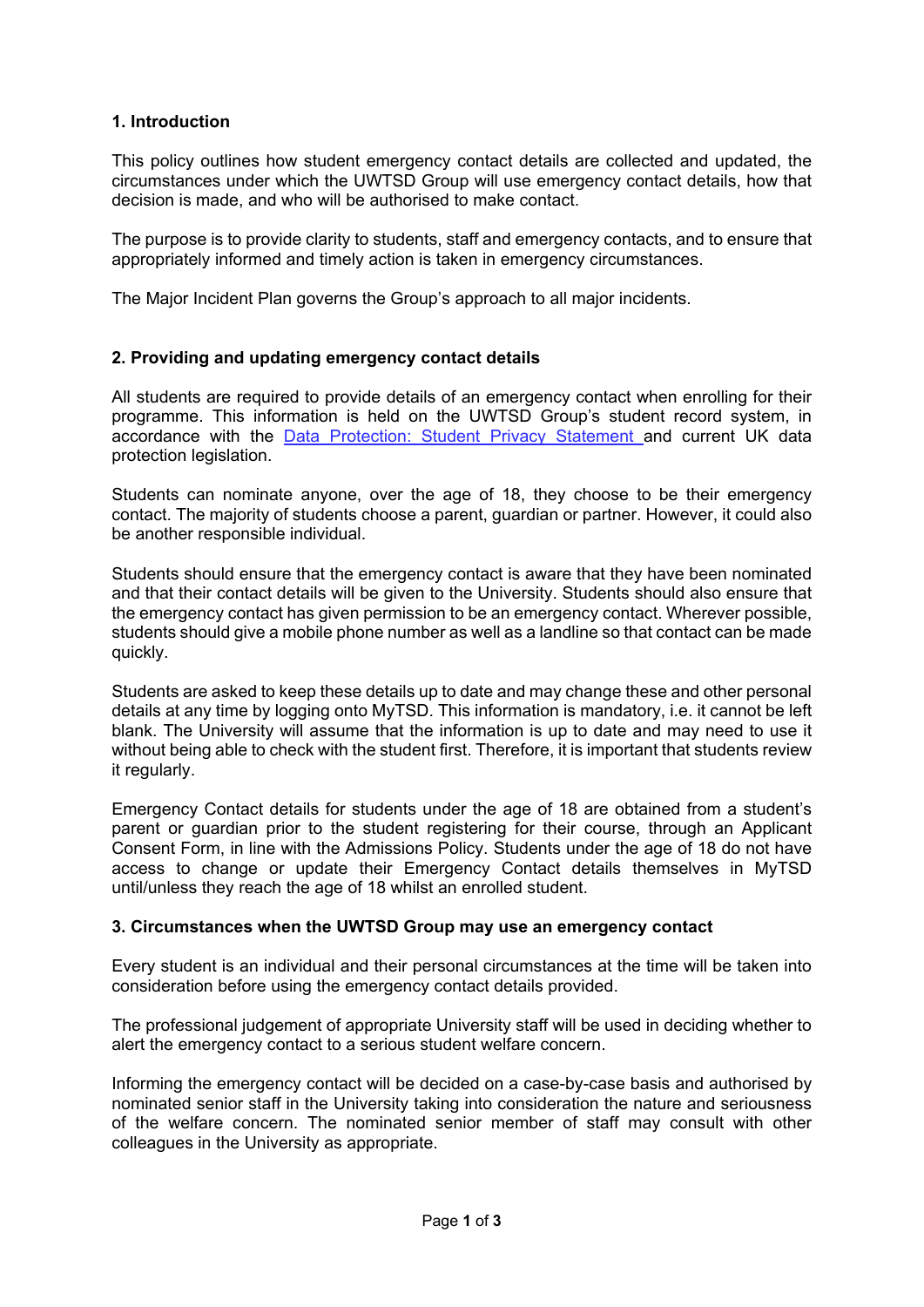Under data protection legislation, we may disclose personal information about a student without consent when it is in their 'vital interests' to do so; this means in serious or life threating situations. We would normally tell the student that we intend to alert their emergency contact unless it is not possible for us to do so or in circumstances where to do so would cause an unacceptable delay.

The following are examples of a serious student welfare concern and circumstances in which we might inform the emergency contact:

- A student has attended or been admitted to hospital in an emergency;
- A student has suffered a serious physical injury, including self-harm;
- A student has an ongoing serious illness and they appear to be deteriorating significantly:
- A student is experiencing a mental health crisis;
- Where the University believes a student is missing, e.g.:
	- o A student has ceased to engage with their studies and we have been unable to contact them;
	- o A student has not recently been seen in their hall of residence and we have been unable to contact them;
	- o Where the University has been notified that a student is missing.

The University may contact the emergency contact when it suspects that a student has contracted Covid-19 and has not able to contact them (e.g. following a request by Track, Trace, Protect).

The following are examples of circumstances in which we would not normally inform the emergency contact:

- academic progress concerns;
- poor lecture attendance.

In addition to attempting to contact the emergency contact, the University will pass the contact details to the emergency services, for example to an ambulance crew or by telephoning the Accident and Emergency Department at the hospital, so that they can support their patient.

In the event of a suspected or confirmed death of a student, the University will follow its Major Incident Plan. The University will pass the emergency contact details to the emergency services to support them in their role of contacting next of kin.

#### <span id="page-3-0"></span>**4. Monitoring**

An overview report on student cases will be submitted annually to Senate and the relevant Council Committee by the Associate Pro Vice-Chancellor (Academic Experience). This report will also monitor the effectiveness of the policy.

#### <span id="page-3-1"></span>**5. Links to other policies / procedures**

Major Incident Plan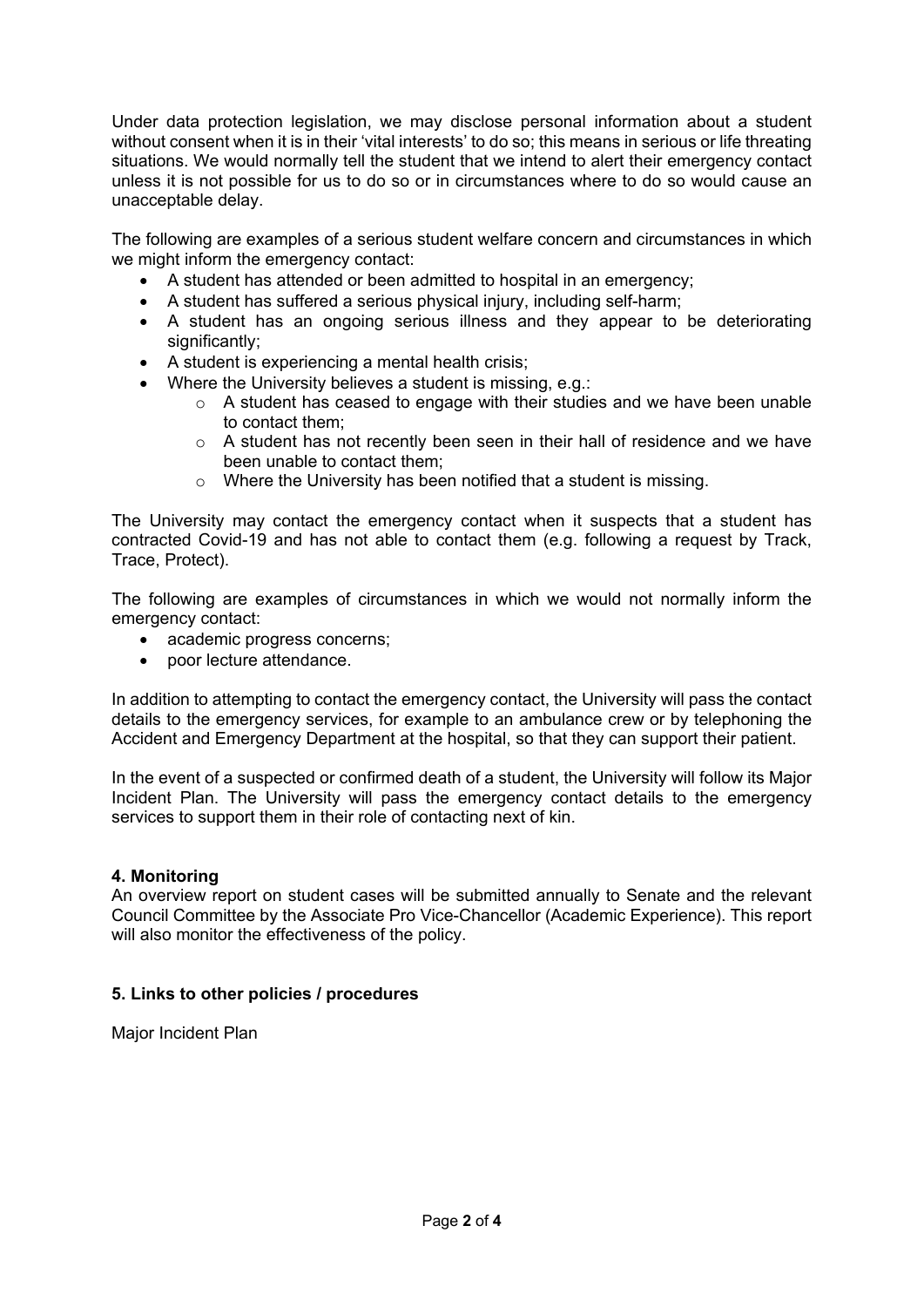#### <span id="page-4-0"></span>**6. Resource Implications**

| Implication | <b>Detail</b>                                                                                                                                                     |  |  |
|-------------|-------------------------------------------------------------------------------------------------------------------------------------------------------------------|--|--|
| Finance     | No additional resource anticipated.                                                                                                                               |  |  |
| Staff       | Resource to update enrolment documentation,<br>included in annual enrolment updates.                                                                              |  |  |
| Assets      | There are no identified asset costs.                                                                                                                              |  |  |
| Partners    | This policy applies across the dual-sector group.<br>This policy will not apply to partners, who will be<br>expected to have their own policies.                  |  |  |
| Timescales  | Once approved the policy will be implemented<br>immediately. The policy will be regularly monitored<br>to ensure ongoing compliance with relevant<br>legislation. |  |  |
| Leadership  | <b>APVC Academic Experience</b>                                                                                                                                   |  |  |

#### <span id="page-4-1"></span>**7. Impact Assessment**

<span id="page-4-2"></span>

| Implication                           | Impact<br>Considered<br>(Yes/No) | Impact Identified                                                                                                                                                                                                           |  |  |
|---------------------------------------|----------------------------------|-----------------------------------------------------------------------------------------------------------------------------------------------------------------------------------------------------------------------------|--|--|
| Legal                                 | Yes                              | The policy conforms with:<br>Contract and consumer law<br>The Human Rights Act 1998<br>$\bullet$<br>The Equality Act 2010<br>$\bullet$<br>Natural Justice (fairness)<br>$\bullet$<br>Data Protection Act 2018<br>(and GDPR) |  |  |
| Contribution to the<br>Strategic Plan | Yes                              | The policy aligns with the values<br>expressed in the Strategic Plan.                                                                                                                                                       |  |  |
| <b>Risk Analysis</b>                  | Yes                              | Policy compliance mitigates<br>against complaints to the OIA<br>and complaints to the ICO.                                                                                                                                  |  |  |
| Equality                              | Yes                              | policy<br>The<br>will<br>ensure<br>adherence to provisions of the<br>Equality Act.                                                                                                                                          |  |  |
| Welsh Language                        | Yes                              | The policy aligns with principles<br>the<br>Welsh<br>by<br>expressed<br>Language Act.                                                                                                                                       |  |  |
| Environmental and<br>Sustainability   | Yes                              | None identified.                                                                                                                                                                                                            |  |  |
| Communication/<br>Media / Marketing   | Yes                              | This policy will be included as<br>part of enrolment procedures.                                                                                                                                                            |  |  |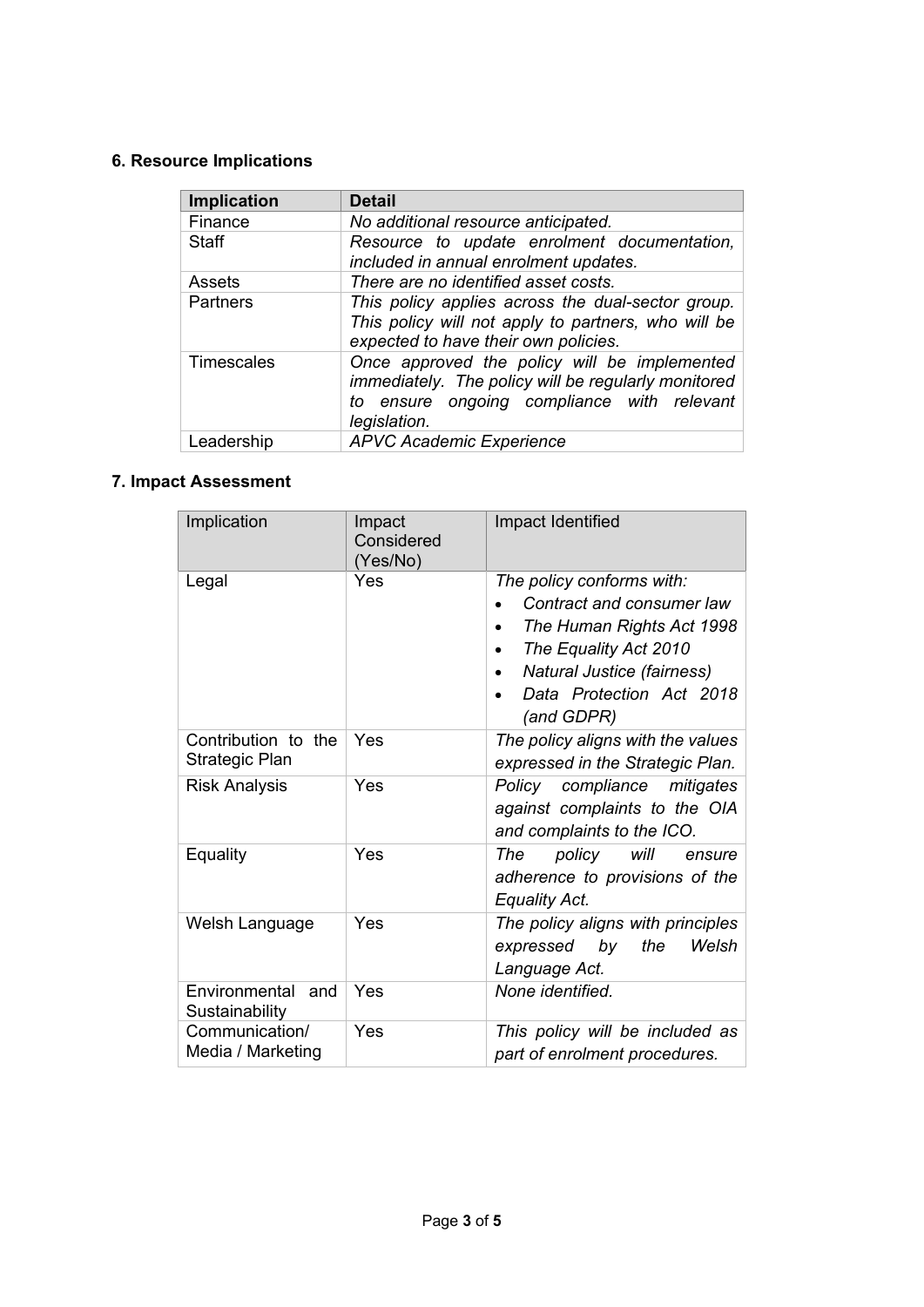#### **8. Document Version Control**

| Version No: | Reason for change:                            |           | Author:   Date of change: |
|-------------|-----------------------------------------------|-----------|---------------------------|
| 0.1         | <b>Draft Policy</b>                           | KE.       | 08.10.2019                |
| 0.2         | Draft Policy viewed by Group executive        | KE        | 17.10.2019                |
|             | <b>Final Policy</b>                           | <b>KE</b> | 04.11.2019                |
| 1.1         | Annual Update: inclusion of track, trace   KE |           | 28.08.2020                |
|             | and protect                                   |           |                           |

**Policy author(s):**

**Dr Kyle Erickson, Director of Academic Experience**

**Current status of Policy**: Approved **Is the Policy applicable to:** Both FE and HE\*

**Date ratified**: 04 / 11 / 2019\*\*

**Date effective from**: 01 / 01 / 2020\*\*

**Policy review date**: 01 / 10 / 2020\*\*

**For publication:** on FE and HE Websites / FE and HE intranets